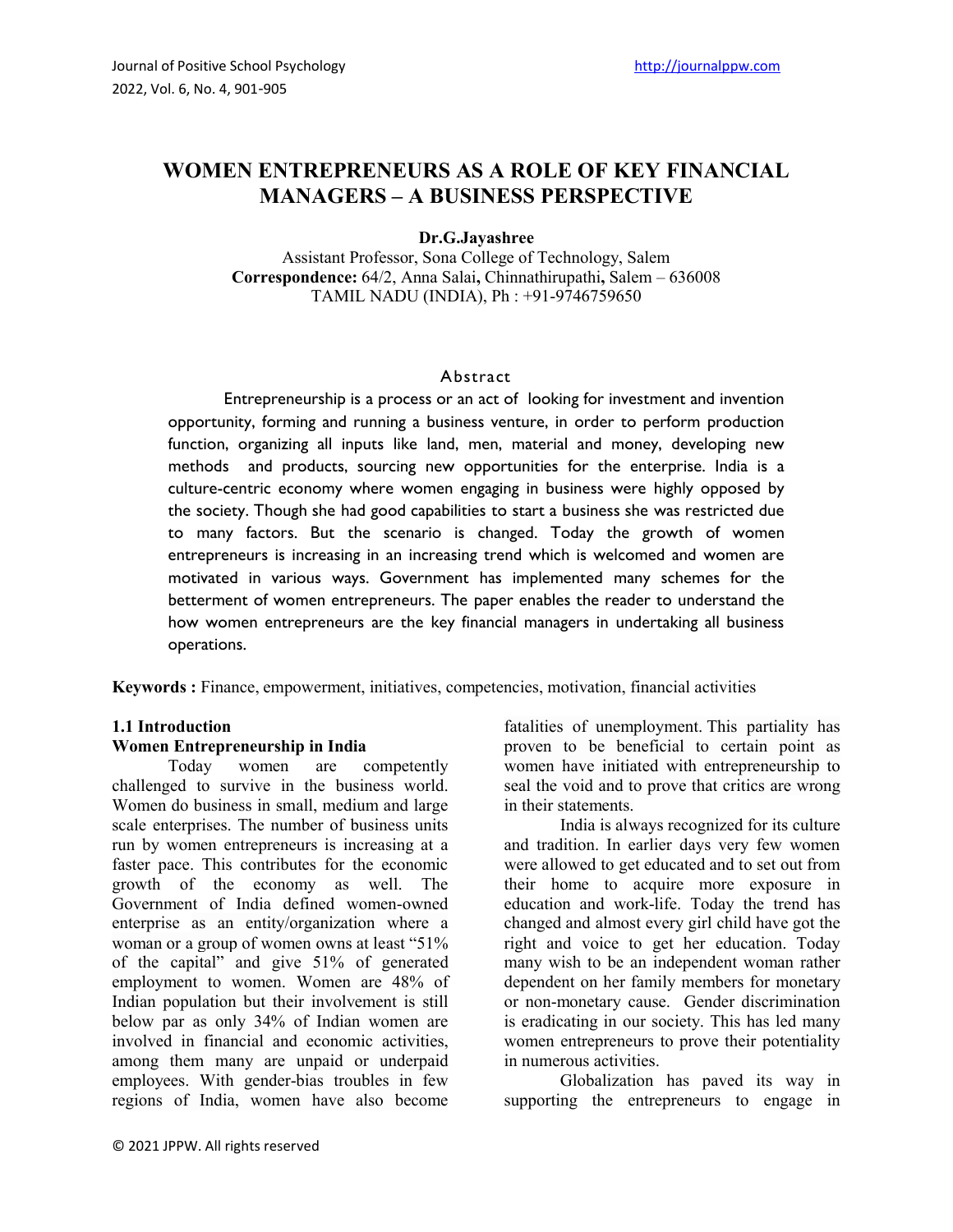trading activities across the globe. Major banks and financial institutions such as EXIM, SIDBI, NABARD, IDBI, ICICI, SFC's, etc. was incorporated with a sole vision to provide financial assistance to the needy business people. Also major nationalized banks have come up with various welfare schemes for providing financial assistance to women entrepreneurs. These banks have developed and designed various schemes specifically for the betterment of women entrepreneurs.

## **1.2 Some of the interesting facts about Women entrepreneurs in India;**

o About 58% women entrepreneurs in India started their own business in the ages of 20-30

- o Around 73% of female entrepreneurs reports revenue of Rs 10 Lakhs in one financial year
- o Almost 57% of women started their business alone as sole proprietor
- o About 35% of women in India had a cofounder
- o Roughly 71% of female entrepreneurs employ 5 or less people.

In the country like India where majority women were neglected in the society, there are few women who break the barrier that hinders their self-growth and try to soar higher. Hats-off to those powerful ladies, who have inspired a millions of other women to start their own venture by giving them confident to face the struggles and challenges in their business career. This not only helped the society economically but also proved to expose the potential that a woman holds within her.

### **1.3 Women Entrepreneurs in managing the financial resources**

The most dominating factor for a woman to enter into business is a question of how to source fund and how to manage business at times of financial crisis. When a survey was conducted based on the means of managing the financial crisis it was found that women entrepreneurs highly rely on family in times of crisis. Whereas other part of women replied saying that they borrow from private parties thinking that banks involve high level of formalities in procuring finance. In India Government has taken various initiatives in educating women related to money related problems and how to utilize the financial institutions in managing them. But it is sad to see that today number of women owned

enterprises comes to an end due to financial crisis. Women are not able to resource fund at times of meeting the business financial requirements. But it is high time now to make it a point to educate them because their contribution also forms a major part in the growth of our economy.

### **1.4 Problems faced by Women Entrepreneurs related to fund;**

- Women unlike their male counterparts do not get into good network and hence their access to avail financial resources required for their business is very limited.
- They are reluctant to approach the banks and financial institutions for capital because their state of mind for banks is high formalities and time consuming.
- They borrow money from private money lenders paying a very higher interest rate though banks provide at a comparatively lesser rate of interest.
- Women are restricting themselves in expansion due to poor accessibility of fund.
- Women in SHG's(Self-Help Groups) are able to raise fund easily among their group members so finance is not a big constraint for women belonging to this group.
- Majority of women entrepreneurs belonging to the youth population (age group 25-35 years) gives first priority to borrow from banks and second priority to borrow from private parties for their business requirements.

## **1.5 Review of Literature**

∑ **Krishnamoorthy V and Balasubramani R., (2014)** identified the important women entrepreneurial motivation factors and its impact on entrepreneurial success. The factors are ambition, skills and knowledge, support from the family, market opportunities; independence, government subsidy and satisfaction are the important for women entrepreneurs. The study also concluded that ambition, knowledge and skills independence are very important for entrepreneurial success. The study focussed more on the major factors which are personal and business related that would affect the women entrepreneur in her carrier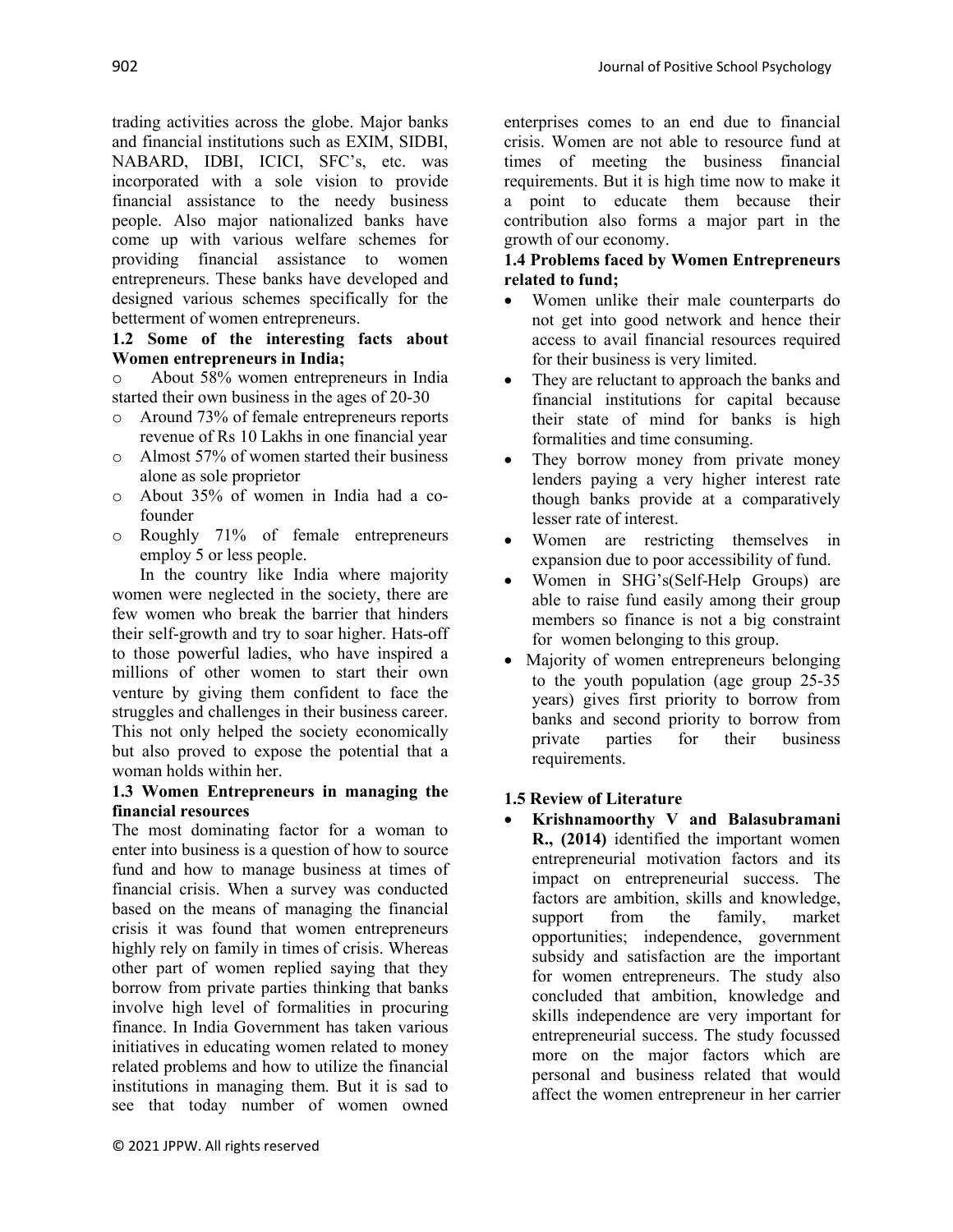life. Women are more prone to emotions. So for the development and upliftement of women gender in society the importance of entrepreneurship should be enrolled in the minds of female population in our country.

- ∑ **Kilonzo J M and Ouma D., (2015)** explained the importance of financial management practices by women entrepreneurs in business. The study proves that only a few women entrepreneurs adopt meaningful financial management practices in their business organization. Various techniques of financial management such as capital budgeting, capital structuring, dividend decision are being highlighted in the study and their application in business in the long-run. Majority of women entrepreneurs lack awareness on these techniques and fail to adopt these in their firms. Moreover it was found from the study that the mean score was least on the implementation of Financial management techniques. The study also reveals that the entrepreneurs should adopt the discounted cash flows before making any investments with the available scarce resources. The paper gave priority to Financial management techniques and its importance in business organization.
- ∑ **Lal, Madhurima and Sahai., (2008)** made a multi-dimensional assessment on various issues and challenges faced by women entrepreneurs. The study was carried out among women entrepreneurs in urban area

in Lucknow. The author analyzed various psychographic factors such as degree of work commitment, challenges faced and future plan for business expansion based on demographic factors. The study concluded by saying that though considerable growth in number of women entrepreneurs working in family business but they lack self-esteem, lower in status and various challenges during the business operations.

∑ **Lam W., (2010)** agrees in his study that the effective management of financial resources leads to both long-run survival and growth of business. The study has focused more on two areas viz. the ability of the entrepreneurs to raise finance and their challenge to supply the same in a fruitful manner. The study concentrates on the term "funding gap" which means every entrepreneur should be able to analyze the finance required (demanded) and what is supplied. The key success of any entrepreneur should be to meet the demand and fulfill the supply of fund in right investment.

### **1.6 Research Methodology**

● A survey was conducted among a sample of 650 women entrepreneurs to study whether they run the business under profit/loss. Women entrepreneurs were categorized based on their Age, Qualification and Nature of business and the level of significance is 1%.

| <b>Groups</b> |               | Business under profit or<br><b>loss</b> |               |      |               | <b>Total</b> |               |         | <b>Table</b> |       |
|---------------|---------------|-----------------------------------------|---------------|------|---------------|--------------|---------------|---------|--------------|-------|
|               |               | Profit                                  |               | Loss |               | No.          | $\frac{0}{0}$ | Chi-sq. | value        | Sig.  |
|               |               | No.                                     | $\frac{0}{0}$ | No.  | $\frac{6}{6}$ |              |               |         |              |       |
| Age           | $20-25$ years | 10                                      | 90.9          |      | 9.1           | 11           | 100           | 74.171  | 13.277       | $1\%$ |
|               | $25-30$ years | 106                                     | 75.7          | 34   | 24.3          | 140          | 100           |         |              |       |
|               | $30-35$ years | 229                                     | 86.4          | 36   | 13.6          | 265          | 100           |         |              |       |
|               | $35-40$ years | 75                                      | 56.4          | 58   | 43.6          | 133          | 100           |         |              |       |
|               | above 40yrs   | 49                                      | 48.5          | 52   | 51.5          | 101          | 100           |         |              |       |
| Qualification | Illiterate    | 12                                      | 60.0          | 8    | 40.0          | 20           | 100           | 107.859 | 13.277       | $1\%$ |
|               | Below 12th    | 214                                     | 64.8          | 116  | 35.2          | 330          | 100           |         |              |       |
|               | U.G degree    | 196                                     | 97.5          | 5    | 2.5           | 201          | 100           |         |              |       |
|               | P.G degree    | 41                                      | 45.1          | 50   | 54.9          | 91           | 100           |         |              |       |

## **Table 1: Business under Profit/Loss**

© 2021 JPPW. All rights reserved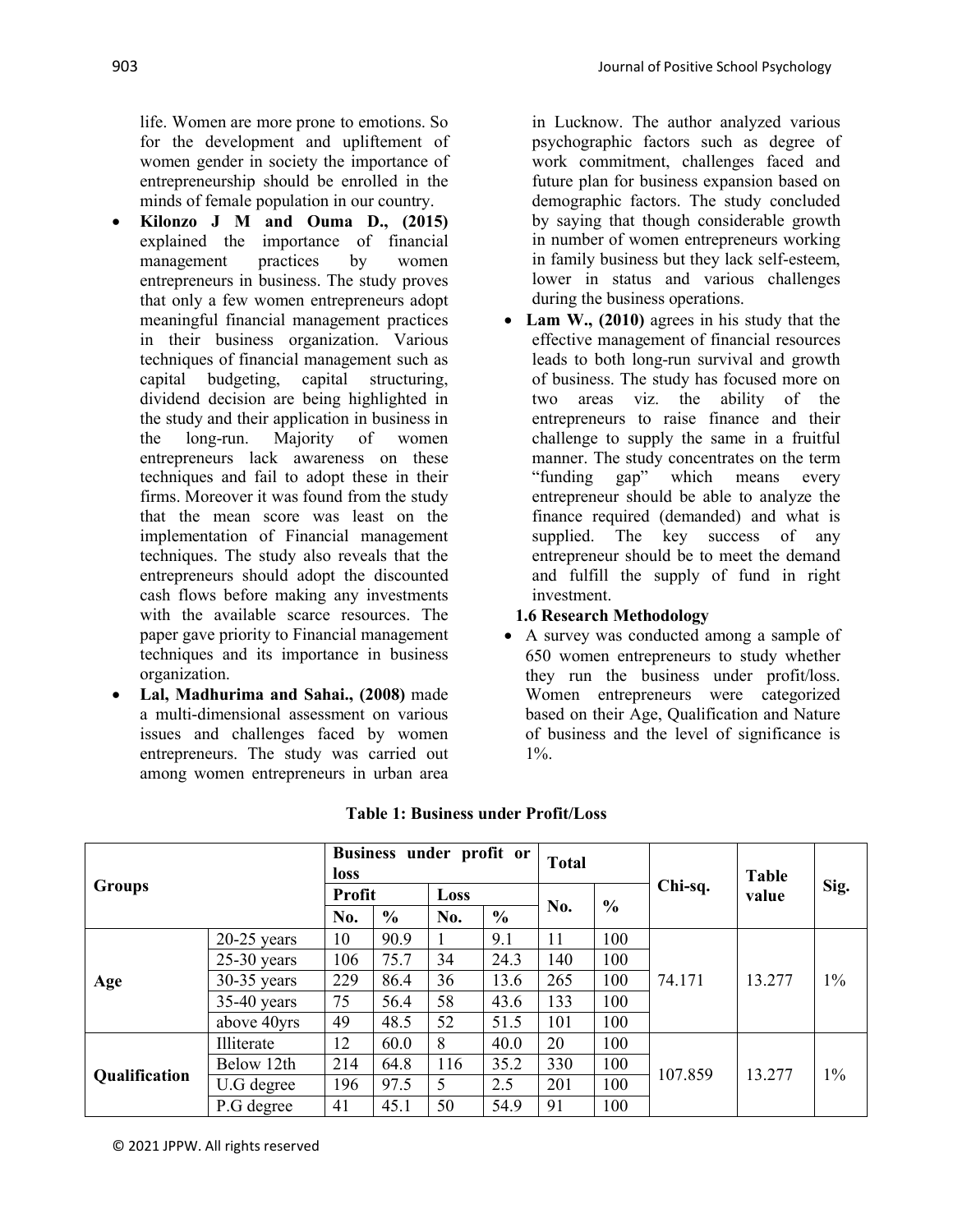|                           |                   | Professional | 6    | 75.0 | 2    | 25.0 | 8   | 100 |        |        |           |
|---------------------------|-------------------|--------------|------|------|------|------|-----|-----|--------|--------|-----------|
|                           |                   | Rural area   | 424  | 73.4 | 154  | 26.6 | 578 | 100 |        |        |           |
| <b>Place</b><br>residence | of                | Urban area   | 45   | 62.5 | 27   | 37.5 | 72  | 100 | 3.756  | 3.841  | <b>Ns</b> |
|                           |                   | Rural area   | 424  | 73.4 | 154  | 26.6 | 578 | 100 |        |        |           |
|                           | Beauty<br>Parlour | 141          | 73.4 | 51   | 26.6 | 192  | 100 |     |        | $1\%$  |           |
|                           |                   | Grocery      | 32   | 50.0 | 32   | 50.0 | 64  | 100 | 30.810 | 13.277 |           |
|                           |                   | Tailoring    | 155  | 81.2 | 36   | 18.8 | 191 | 100 |        |        |           |
|                           |                   | Others       | 121  | 73.3 | 44   | 26.7 | 165 | 100 |        |        |           |
| <b>Total</b>              |                   |              | 469  | 72.2 | 181  | 27.8 | 650 | 100 |        |        |           |

## **1.7Findings of the Study**

The calculated value 74.171 is greater than the table value of 13.277 at 1% level of significance. The null hypothesis is rejected and it can be concluded by saying that there is significant relationship between age wise classification of the sample respondents and business transactions in profit or loss. From the analysis it is clear that 90.9% of women under age category 20-25 years run their business under profit. Whereas 51.5% of women aged above 40 years undergo loss in business.

The calculated value 107.859 is greater than the table value of 13.277 at 1% level of significance. The null hypothesis is rejected and it can be concluded by saying that there is strong association between qualification of the sample respondents and business under profit or loss. 97.5% of Under-Graduated women entrepreneurs manage business under profit. 54.9% of Post-graduated women entrepreneurs run their business under loss.

The calculated value 30.810 is greater than the table value of 13.277 at 1% level of significance. The null hypothesis is rejected and it can be concluded by saying that there is close relationship between nature of business of the sample respondents and business under profit or loss. The analysis reveals that 81.2% of women entrepreneurs doing Tailoring business earn profit. 50% of grocery-owned enterprises enjoy profit in business and balance 50% undergoes business loss.

**Brief** : The above explanation shows women entrepreneurs in relation to their Business under Profit/Loss. Hence from the analysis it can be clearly noted that the major portion of women entrepreneurs in **all age-categories** and

**qualifications** residing **in rural and urban areas** irrespective of **any nature of business** except post-graduated women entrepreneurs **enjoy profit in business**.

### **1.8 Suggestions**

- The development programmes have to be designed to empower the women technologically and politically.
- They have to provide training programmes to educate the women entrepreneurs about modern technologies and sources of finance from various banks and financial institutions.
- Various Awareness campaigns should be created in order to promote awareness on banking schemes and government relaxation measures for women entrepreneurs in procuring fund for business. Thereby eliminating the borrowing from private parties.
- Women entrepreneurs must have a desire to empower themselves by availing the opportunities and training facilities on entrepreneurship development.
- They have to educate the women entrepreneurs who wish to expand their business at the global level about import and export procedures.

### **1.9 Conclusion**

Various studies reveal that the women entrepreneur has contributed to a major economic growth of the country. Therefore in order to motivate them, their growing financial needs and demands a proper channel of communication has to be made. New policies have to be framed to make them an enriched source of income for their family first and latter